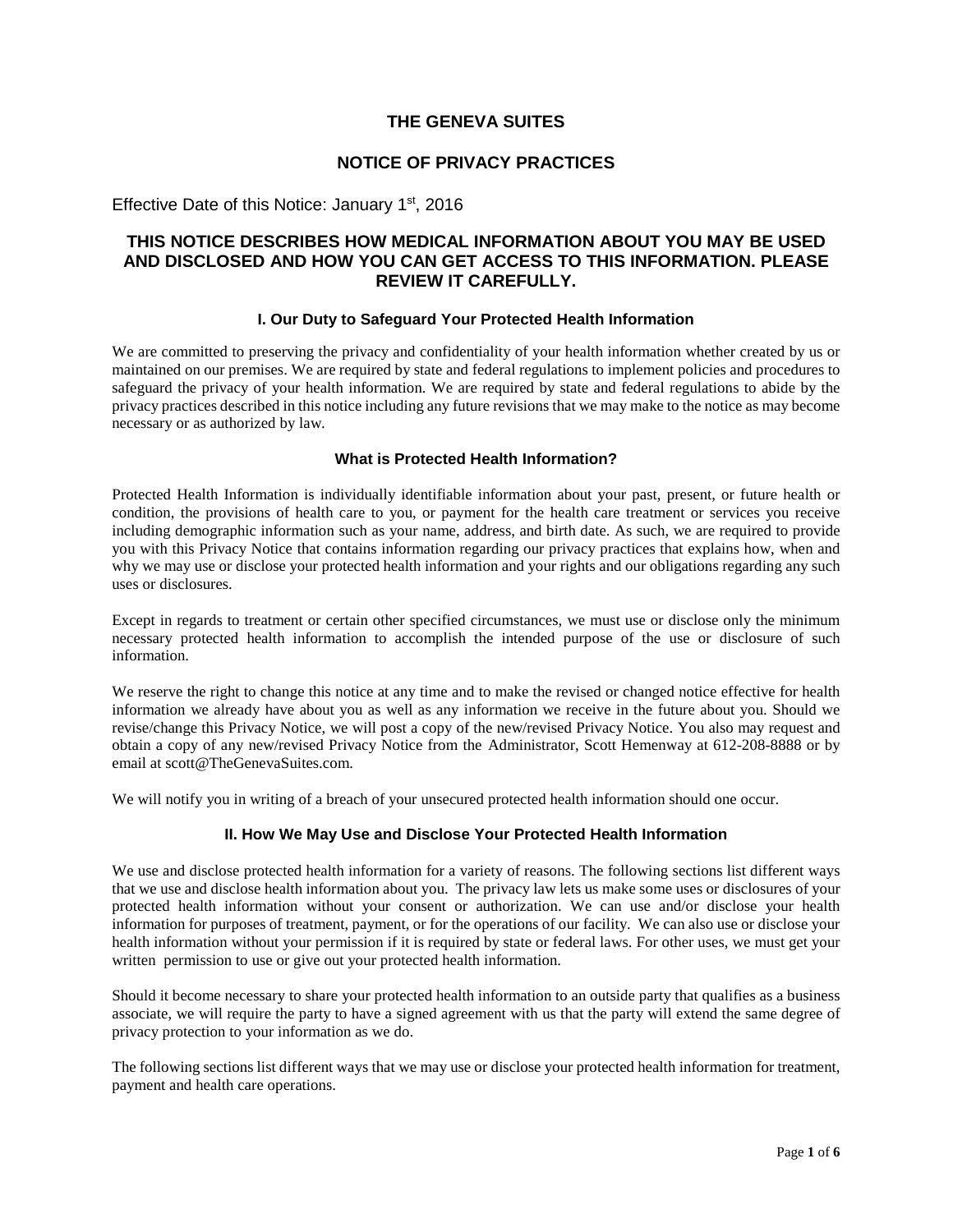## **For Treatment:**

We may use your protected health information to provide your health care. We may use or disclose your protected health information to those who are involved in providing care to you such as physicians, nurses, nursing assistants, or other staff involved in taking care of you. For example, different healthcare providers within this facility may share information about you to coordinate things you need such as prescriptions or special meals. We may also disclose health information about you to outside healthcare providers performing services relating to your treatment such as a specialist, diagnostic laboratories, or home health/hospice agencies. We give this information about your care and treatment so they have information about you to coordinate your care.

#### **For Payment:**

We may use or disclose your protected health information to bill and collect payment from you, the responsible party, Medicare, Medicaid or other government programs, insurance companies, or a third party for services or treatments we provided to you. We may also disclose your protected health information to other covered entities or healthcare providers for payment activities of those entities or providers. For example, we may need to send information to your insurance company, providers, health plan, or another third party to obtain payment for services we provided to you.

#### **For Health Care Operations:**

We may use or disclose your protected health information to perform certain functions within our facility. These uses or disclosures are necessary to run our facility and make sure that you and all others we provide care and services to continue to receive quality care and services. For example, we may take your photograph for medication identification purposes or use your health information to evaluate the effectiveness of the care and services you are receiving. We may disclose your protected health information to our staff (nurses, nursing assistants, physicians, staff consultants, therapists, volunteers, etc.) for auditing, quality assurance and improvement activities, and learning purposes. We may also combine your health information with information from other health care providers to study how our facility is performing in comparison to like facilities or what we can do to improve the care and services we provide to you. When information is combined, on occasion if such information will be shared with others, we remove all information that would identify you so that others may use the information in developing research on the delivery of health care services without learning your identity. We may also disclose your protected health information under certain circumstances to other covered entities for activities related to certain quality assurance related activities or detection of fraud or abuse.

## **Uses and Disclosures of Information That Do Not Require Your Consent or Authorization**

Certain state and federal laws and regulations either require or let us use or disclose your protected health information without your consent or authorization. The uses or disclosures we may make without your consent or authorization include the following:

## **Required by Law and For Judicial and Administrative Proceedings:**

We may disclose your protected health information when a federal, state or local law requires that we report information about suspected abuse, neglect, or domestic violence, reporting adverse reactions to medications or injury from a health care product, or in a judicial or administrative proceeding in response to a court order or subpoena, or as otherwise permitted or required by law. We may also disclose your protected health information for certain limited purposes involving law enforcement.

## **Public Health Activities for the Purpose of Preventing or Controlling Disease, Injury or Disability:**

We may disclose your protected health information when we are required to collect information about diseases or injuries (e.g., your exposure to a disease or your risk for spreading or contracting a communicable disease or condition, product recalls (e.g. reactions to medications or problems with products), or to report vital statistics (e.g., births/deaths) to the public health authority).

#### **Health Oversight Activities:**

We may disclose your protected health information to a health oversight agency such as a protection and advocacy agency, the state agency responsible for inspecting our facility or to other agencies responsible for monitoring the health care system for such purposes as reporting or investigation of unusual incidents or to ensure that we are in compliance with applicable state and federal laws and regulations and civil rights issues.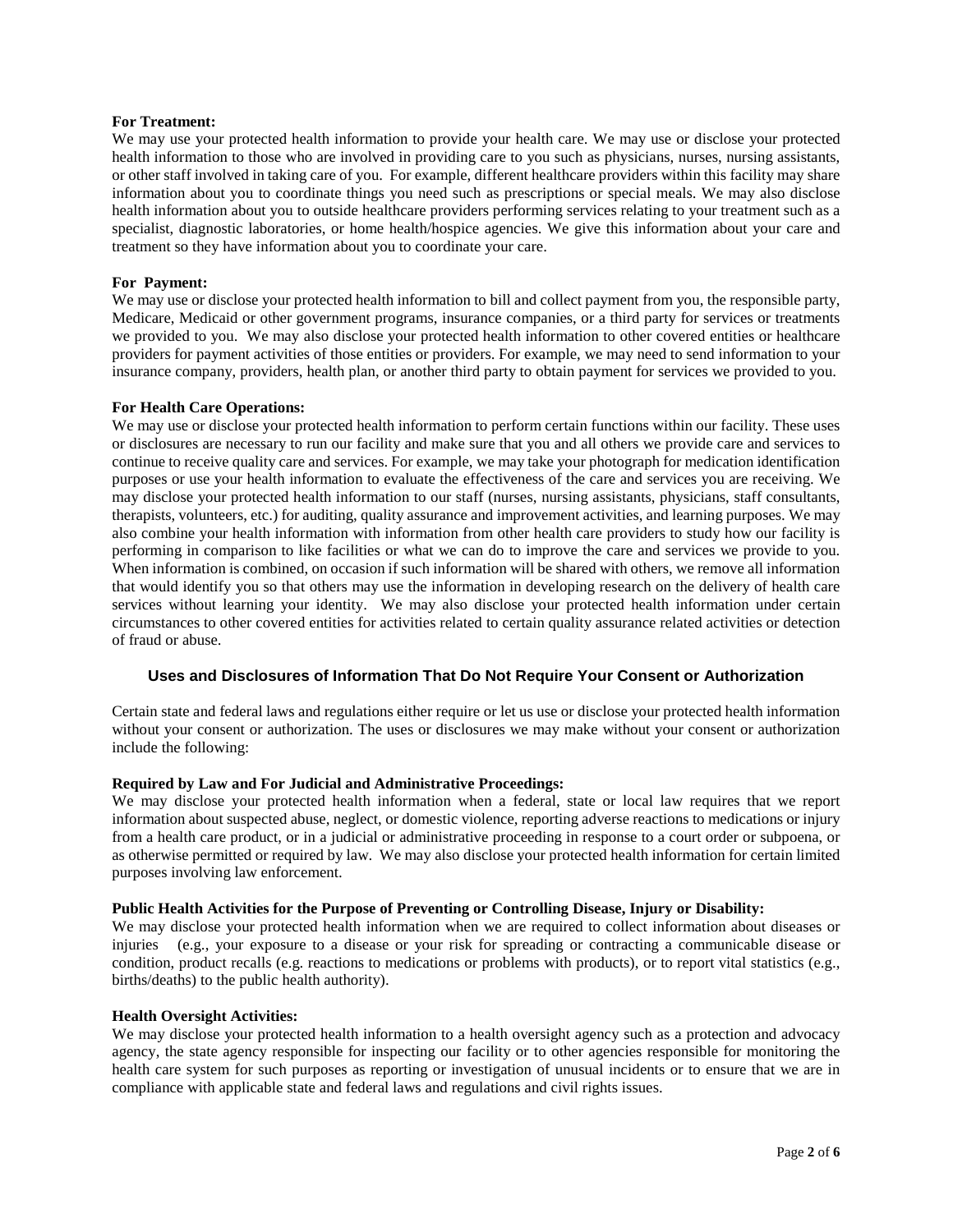## **Workers Compensation:**

We may disclose your protected health information in order to provide workers compensation benefits.

## **To Coroners, Medical Examiners, Funeral Directors, Organ Procurement Organizations or Tissue Banks:**

We may disclose your protected health information to a coroner or medical examiner for the purpose of identifying a deceased individual or to determine the cause of death. We may also disclose your health information to a funeral director for the purposes of carrying out your wishes and/or for the funeral director to perform his/her necessary duties. If you are an organ or tissue donor, we may disclose your protected health information to the organization that will handle your organ donation or transplantation.

## **For Research Purposes:**

We may disclose your protected health information for research purposes only when a privacy board has approved the research project. However, we may use or disclose your protected health information to individuals preparing to conduct an approved research project in order to assist such individuals in identifying persons to be included in the research project. Researchers identifying persons to be included in the research project will be required to conduct all activities onsite. If it becomes necessary to use or disclose information about you that could be used to identify you by name, we will obtain your written authorization before permitting the researcher to use your information.

## **To Avert a Serious Threat to Health or Safety:**

We may disclose your protected health information to avoid a serious threat to your health or safety or to the health or safety of others.

## **Specific Government Functions:**

We may disclose protected health information of military personnel and veterans, when requested by military command authorities, to authorized federal authorities for the purposes of intelligence, counterintelligence, and other national security activities (such as protection of the President), or to correctional institutions.

## **For Fundraising Activities**:

We may use a limited amount of your protected health information when raising money for our facility and its operations. We may also disclose this information to a foundation related to the facility so that the foundation may contact you to raise money on behalf of our facility. The information we may use will be limited to your name, address, telephone number (and those of your primary contact), and dates for which you received treatment or services at our facility. You have the right to opt out of receiving fundraising communications. To opt out, you may notify the facility's HIPAA Contact person that you do not wish to receive these communications. Any fundraising communication will also provide you information regarding the process for opting out**.**

## **Appointment Reminders, Treatment Alternatives, and Health-Related Benefits and Services**:

The facility may contact you to provide appointment reminders or information about treatment alternatives or other health related benefits and services that may be of interest to you. We may use or disclose your protected health information for purposes of contacting you to inform you of treatment alternatives or health-related benefits and services that may be of interest to you. For example, a newly released medication or treatment that has a direct relationship to the treatment or medical condition.

## **Uses or Disclosures of Your Protected Health Information After You Have A Chance to Object**

In the following situations, we may disclose a limited amount of your protected health information if we provide you with an advance opportunity to object to such release or if such release is not otherwise prohibited by law. However, if there is an emergency situation and you are unable to object (because you were not present or you were incapacitated, etc.), disclosure may be made if it is consistent with any prior expressed wishes and disclosure is determined to be in your best interest. You will be informed and given an opportunity to object to further disclosures of such information as soon as you are able to do so. If you object to disclosure of the following information, please contact the HIPAA Contact person listed on the first page of this document.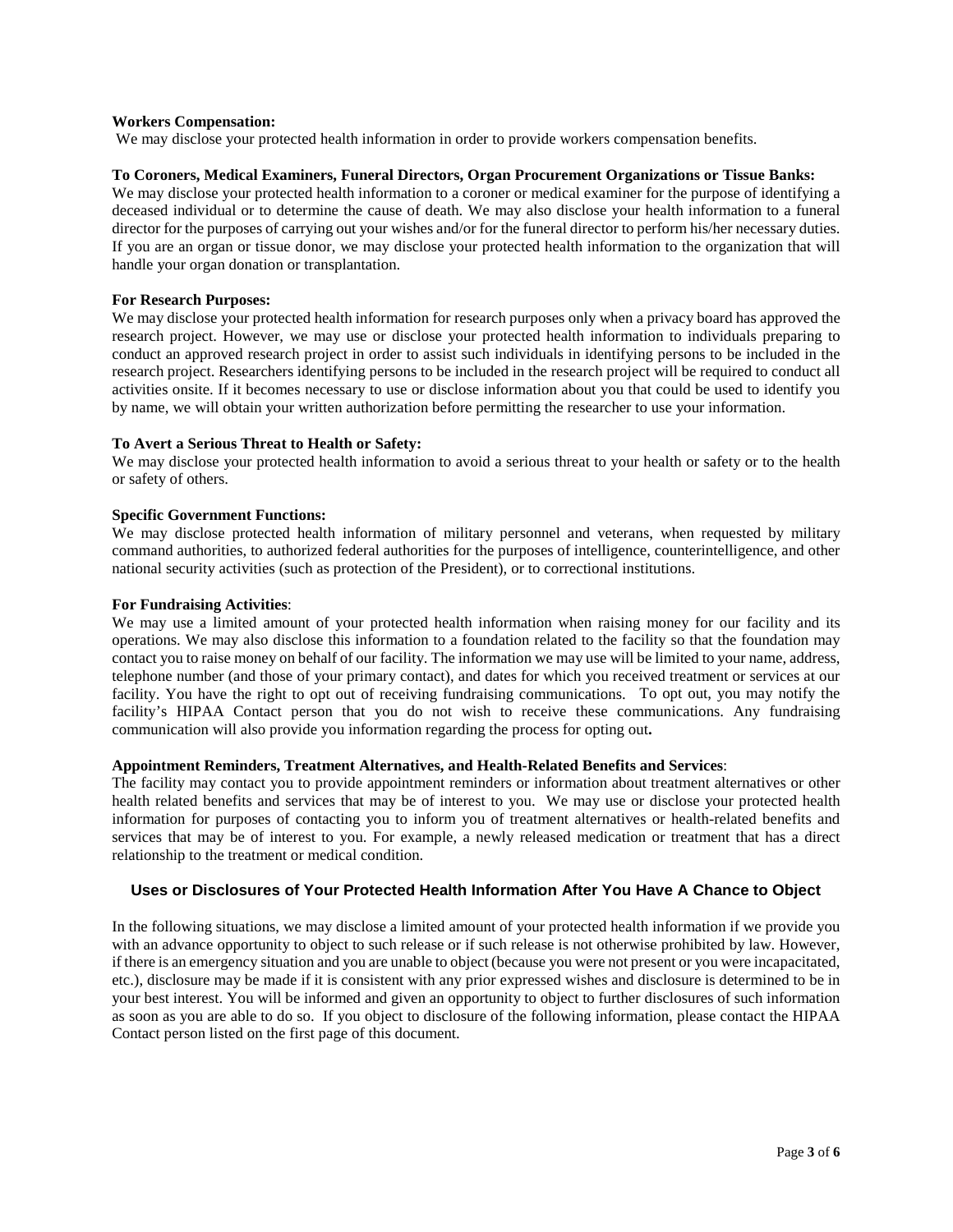## **Facility Directory:**

We may use or disclose your name, unit or room number, and religious affiliation in our facility directory. We may only disclose your religious affiliation to a member of the clergy. Information concerning your general condition or room location may be provided to callers or visitors when they ask for you by name.

## **Information Disclosed to Family Members, Friends or Others Involved in Your Care:**

We may disclose your protected health information to your family members and friends who are involved in your care or who help pay for your care. We may also disclose your protected health information to a disaster relief organization for the purposes of notifying your family and/or friends about your general condition, location, and/or status (i.e., alive or dead).

## **Uses and Disclosures Requiring Your Written Authorization**

For other uses and disclosures of your protected health information not covered by this notice, beyond treatment, payment, health care operations or laws that apply to us, we are required to have your written authorization. For example, disclosures requiring an authorization include psychotherapy notes, marketing communications, and sale of your protected health information, unless otherwise authorized by law. You have the right to revoke an authorization at any time to stop future uses or disclosures of your information except to the extent that we have already undertaken an action in reliance upon your authorization or if the authorization was obtained as a condition of obtaining insurance coverage. Your revocation request must be provided to us in writing.

## **III. Your Rights Regarding Your Protected Health Information**

You have the following rights concerning the use or disclosure of your protected health information that we create or that we may maintain on our premises:

## **To Request Restrictions on Uses and Disclosures of Your Protected Health Information:**

You have the right to request that we limit how we use or disclose your protected health information for treatment, payment or health care operations. For example, you could request that we not disclose to family members or friends information about a medical treatment you received. **We are not required to agree to your restriction request.** However, should we agree, we will comply with your request not to release such information unless the information is needed to provide emergency care or treatment to you, or unless the restriction is appropriately terminated.

Upon your written request, we are required to restrict disclosure of your protected health information to a health plan if the disclosure is for the purpose of carrying out payment or health care operations and is not otherwise required by law; and the protected health information pertains solely to a health care item or service for which you, or a person other than the health plan on behalf of you, has paid us in full.

## **The Right to Inspect and Copy Your Medical and Billing Records:**

With some exceptions, you have the right to inspect and copy your health information, such as your medical and billing records that we use to make decisions about your care and services. In order to inspect and/or copy your health information, you must submit a written request to us. If you request a copy of your medical information, we may charge you a reasonable fee for the paper, labor for copying and mailing, mailing costs, or any agreed upon costs of preparing an explanation or summary involved in filing your requests. If we maintain electronic records of your protected health information, you have the right to receive this information in electronic form if it is readily producible, or in an electronic form as agreed to by you and the facility.

## **The Right to Amend or Correct Your Health Information:**

You have the right to request that your health information be amended or corrected if you have reason to believe that certain information is incomplete or incorrect. You have the right to make such requests of us for as long as we maintain/retain your health information. If we approve your request, we will make such amendments/corrections and notify those with a need to know of such amendments/corrections. We may deny your request if:

- a. Your request is not submitted in writing;
- b. Your written request does not contain a reason to support your request;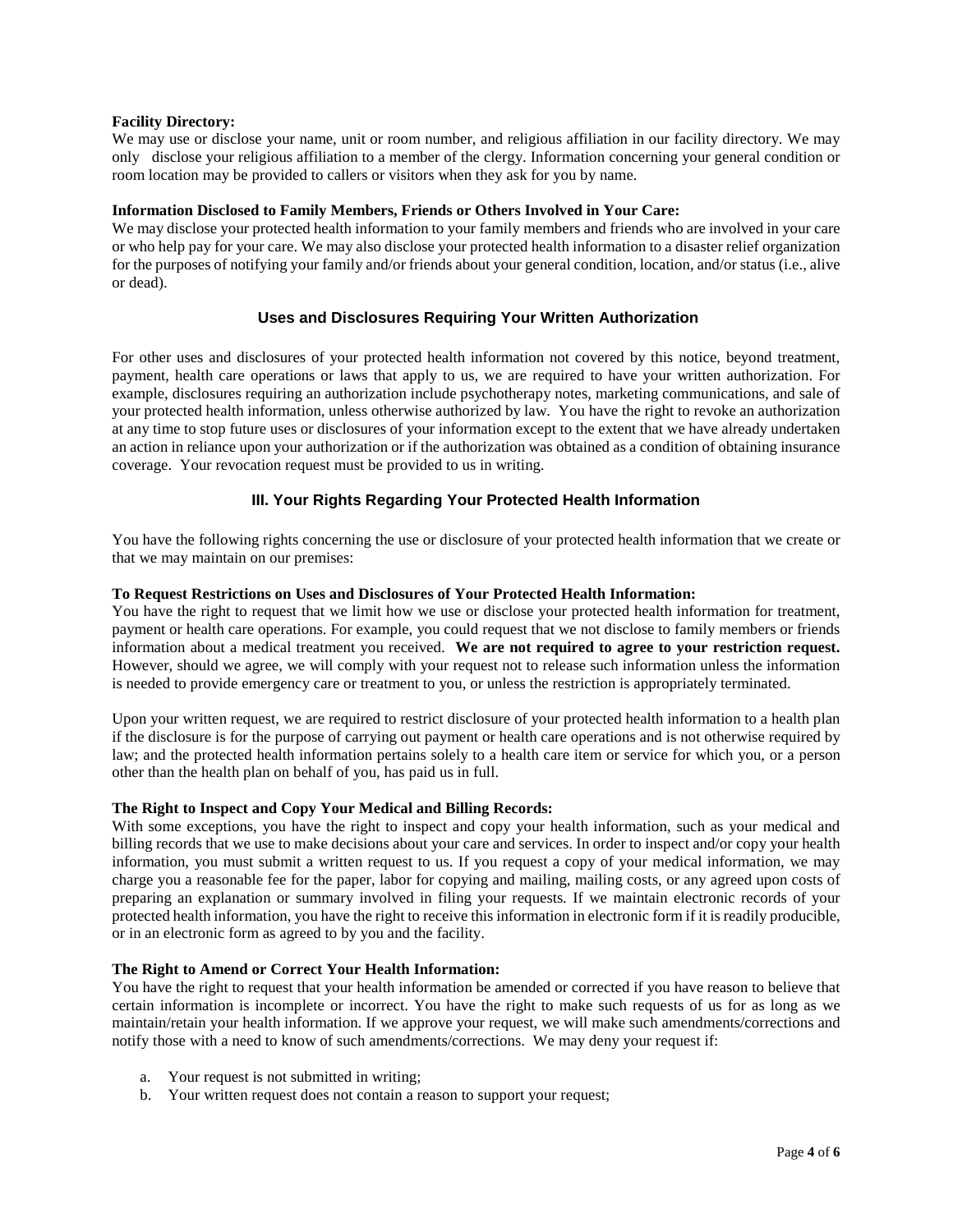- c. The information was not created by us, unless the person or entity that created the information is no longer available to make the amendment;
- d. It is not a part of the health information kept by or for our facility;
- e. It is not part of the information which you would be permitted to inspect and copy; and/or
- f. The information is already accurate and complete.

If your request is denied, we will provide you with a written notification of the reason(s) of such denial and your rights to have the request, the denial, and any written response you may have relative to the information and denial process appended to your health information.

## **The Right to Request Confidential Communications:**

You have the right to request that we communicate with you about your health matters in a certain way or to a certain location. For example, you may request that we only send health information about you to a specific address. We will agree to your request as long as it is reasonable for us to do so. You are not required to reveal nor will we ask the reason for your request. To request confidential communications you must notify us in writing.

## **The Right to Request an Accounting of Disclosures of Protected Health Information:**

You have the right to request that we provide you with a listing of when, to whom, for what purpose, and what content of your protected health information we have released over a specified period of time. This accounting will not include any information concerning disclosures we have made for the purposes of treatment, payment, or health care operations or information released to you, your family, or the facility directory, disclosures made for national security purposes, or any releases pursuant to your authorization. Your request must be submitted to us in writing and must indicate the time period for which you wish the information. Your request may not include releases for more than six (6) years **prior** to the date of your request. Your request must indicate in what form (e.g., printed copy or email) you wish to receive this information. The first accounting you request during a twelve (12) month period will be free. There may be a reasonable fee for additional requests during the twelve (12) month period.

## **The Right to Receive a Paper Copy of This Notice:**

You have the right to receive a paper copy of this notice even though you may have agreed to receive an electronic copy of this notice. You may request a paper copy of this notice at anytime or you may obtain a copy of this information from our website. You may obtain a paper copy of this notice from our Administrator.

## **IV. How to File a Complaint About Our Privacy Practices**

If you have reason to believe that we have violated your privacy rights, violated our privacy policies and procedures, or you disagree with a decision we made concerning access to your protected health information, etc., you have the right to file a complaint with us or the Secretary of the Department of Health and Human Services. We will not retaliate against you in any way if you file a complaint. To file a complaint with the Department of Health and Human Services you may contact:

U.S. Department of Health and Human Services 200 Independence Avenue, S.W. Washington, DC 20201 Toll Free 1-877-696-6775

To file a complaint with us, or for additional information about our privacy practices, please contact our Administrator below.

Scott Hemenway The Geneva Suites 12207 Wood Lake Drive Burnsville, MN 55337 Phone: (612) 208-8888 Fax: 952-891-8100 Email: scott@TheGenevaSuites.com